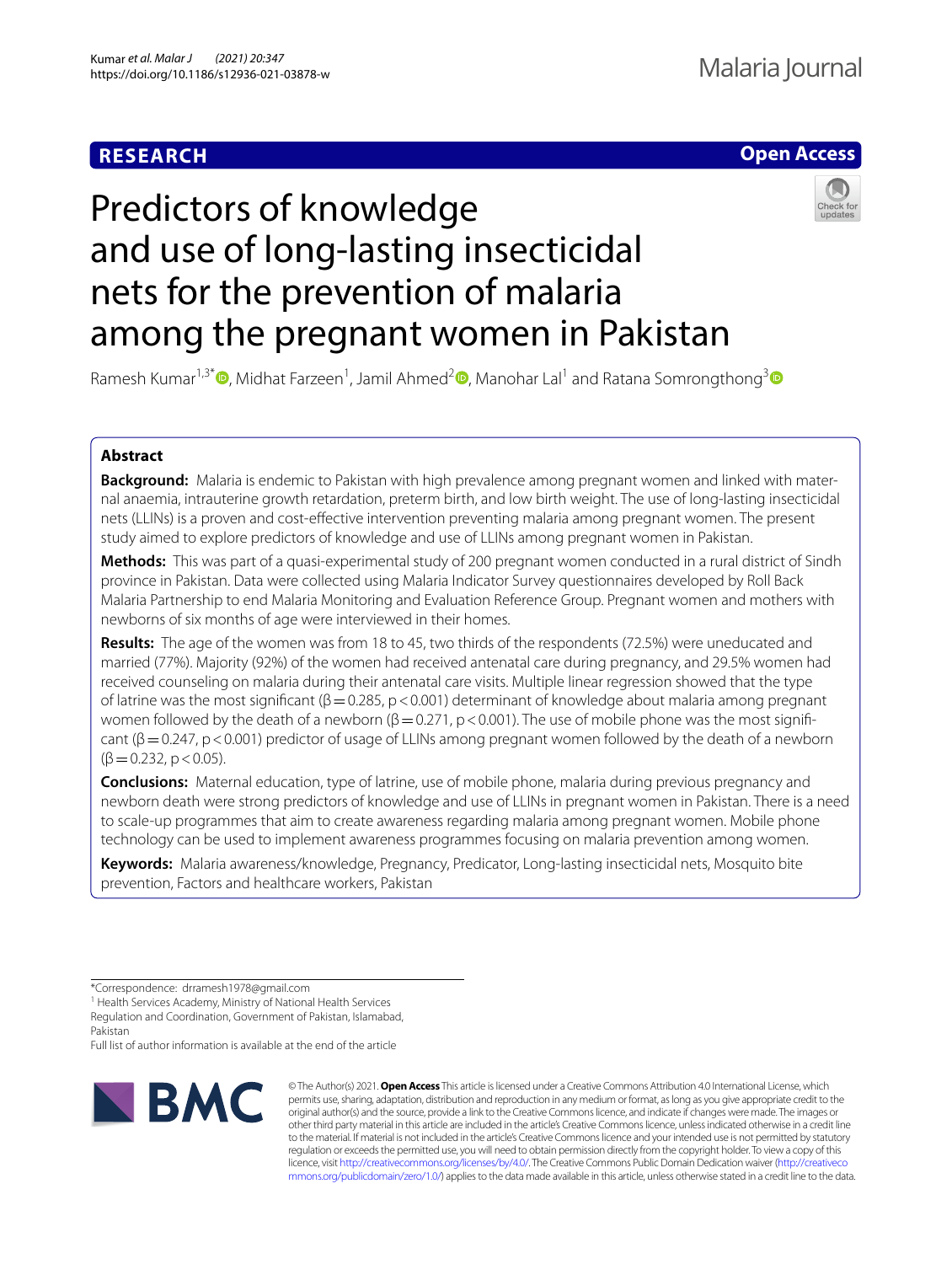## **Background**

Malaria continues to be one of the major public health problems and sixth leading cause of death globally with 229 million cases annually, most in low-and-middleincome countries. Highest numbers of cases are reported in Africa followed by Eastern Mediterranean Region [\[1](#page-5-0)]. More than half of the population in the world is at substantial risk of malaria. An estimated 60% population currently lives in areas considered as moderately malaria endemic in Pakistan  $[1, 2]$  $[1, 2]$  $[1, 2]$  $[1, 2]$ , with about 3,500,000 suspected and confrmed cases identifed annually. *Plasmodium falciparum* represents 15% of cases, and cumulative annual parasitic index (total number of positive slides for malaria in a year  $\times$  1000/Total population) in Pakistan is around 1.8 [[3\]](#page-5-2). Multiple factors cause high transmission of malaria in Pakistan, including migration of people, low immunity, climatic changes variability, socio-economic conditions, weak health system, resource constraints, illiteracy, and suboptimal use of long-lasting insecticidal nets (LLINs) [[3\]](#page-5-2).

Pregnant women and children are at an increased risk of severe illness and deaths due to malaria [[4\]](#page-5-3). Malaria is known to cause a high level of morbidity and mortality in both mothers and their newborn in low-and-middleincome countries [[5\]](#page-5-4). Pregnant women may also have asymptomatic parasitaemia, and their newborns can also be exposed through placenta in malaria endemic zones [[6\]](#page-5-5). Low birth weight, abortion, and miscarriage are serious health problems due to gestational anaemia resulting from malaria  $[7, 8]$  $[7, 8]$  $[7, 8]$  $[7, 8]$ . These and other adverse outcomes during pregnancy can be worse in areas where *P. falciparum* or *Plasmodium vivax* are endemic [\[9,](#page-5-8) [10](#page-5-9)]. Pregnant women are, therefore, three times more at risk of dying due to malaria compared to non-pregnant women [\[11](#page-5-10)].

LLINs are an important preventive measure against malaria, however, they are used by one-fourth of the pregnant women in the world. Proper use of LLINs protects against malaria and transience from malaria  $[12-17]$  $[12-17]$  $[12-17]$ . Moreover, the frequency of malaria cases can be reduced to half among pregnant women only by using LLINs [\[14](#page-5-13)]. Use of LLINs may reduce reproduction number *R* (meant population where all individuals are susceptible to infection) of malarial parasites, which means if three quarters of the population uses LLINs, it could efectively eliminate malaria in the community  $[18]$  $[18]$ . Hence, proper use of LLINs in high endemic areas helps reduce malaria vector transmission and burden of malaria in the community [[19\]](#page-6-1). LLINs act as a physical barrier and kill the mosqui-toes offering a definitive shield against malaria [[20](#page-6-2)]. Mass distribution of LLINs is a proven and cost-efective intervention to prevent malaria. Moreover, adequate knowledge and use of LLINs is considered an important factor against prevention of malaria [\[12](#page-5-11), [21](#page-6-3)].

However, the challenges is that a mere availability of LLINs may not necessarily lead to their use, unless interventions focus upon knowledge that addresses the perceptions, misconceptions and promotes positive behaviours about the prevention of malaria  $[22]$  $[22]$ . The usefulness of LLIN dissemination in the community as an intervention is one of the strategies that can be complemented with its proper use by imparting knowledge, maintenance, and regular replacement. Hence, the World Health Organization (WHO) recommends assessing and evaluating the proper knowledge and use of LLINs to improve its use in the vulnerable communities facing a high burden of malaria. There is need to study factors capable of infuencing knowledge and use of LLINs especially by vulnerable population groups like pregnant women in remote areas of Pakistan. This evaluation can provide useful insights about the gap between distribution of LLINs and their uptake by the communities. However, scarcely any previous studies have explored the factors that afect knowledge and use of LLINs among pregnant women in Pakistan. This study is aimed to determine the independent factors predicting the knowledge and use of LLINs to prevent malaria in pregnant women in rural Pakistan.

# **Methods**

This study was part of a larger interventional study employing quasi-experimental before and after design where baseline data were analysed before a health education intervention for malaria prevention among pregnant women of a rural district in the province of Sindh in Pakistan. The detailed methodology is published else-where [\[12](#page-5-11)]. Briefly, a sample of 200 pregnant women was recruited for data collection based on the sample size calculation with 80% power and alpha error of 0.50 to determine 30% diference. A multistage cluster random sampling technique was used to select study participants. First, union councils (smaller administrative areas in Pakistan) were selected from a list of 44 union councils in the district (primary sampling unit). Next, two union councils (Pathapur and Veeravah) were randomly selected for this study. In each union council, 10 villages were selected from a list of villages through simple random sampling method (secondary sampling unit), and in each village 10 pregnant women were selected through simple random sampling method from the list provided by the local Lady Health Workers. Pregnant women and mothers of children up to 6 months of age were part of the study who were interviewed at their homes. The women who were ill and did not belong to the study area at the time of the data collection were excluded. A validated and reliable Malaria Indicator Survey questionnaires developed by Roll Back Malaria Partnership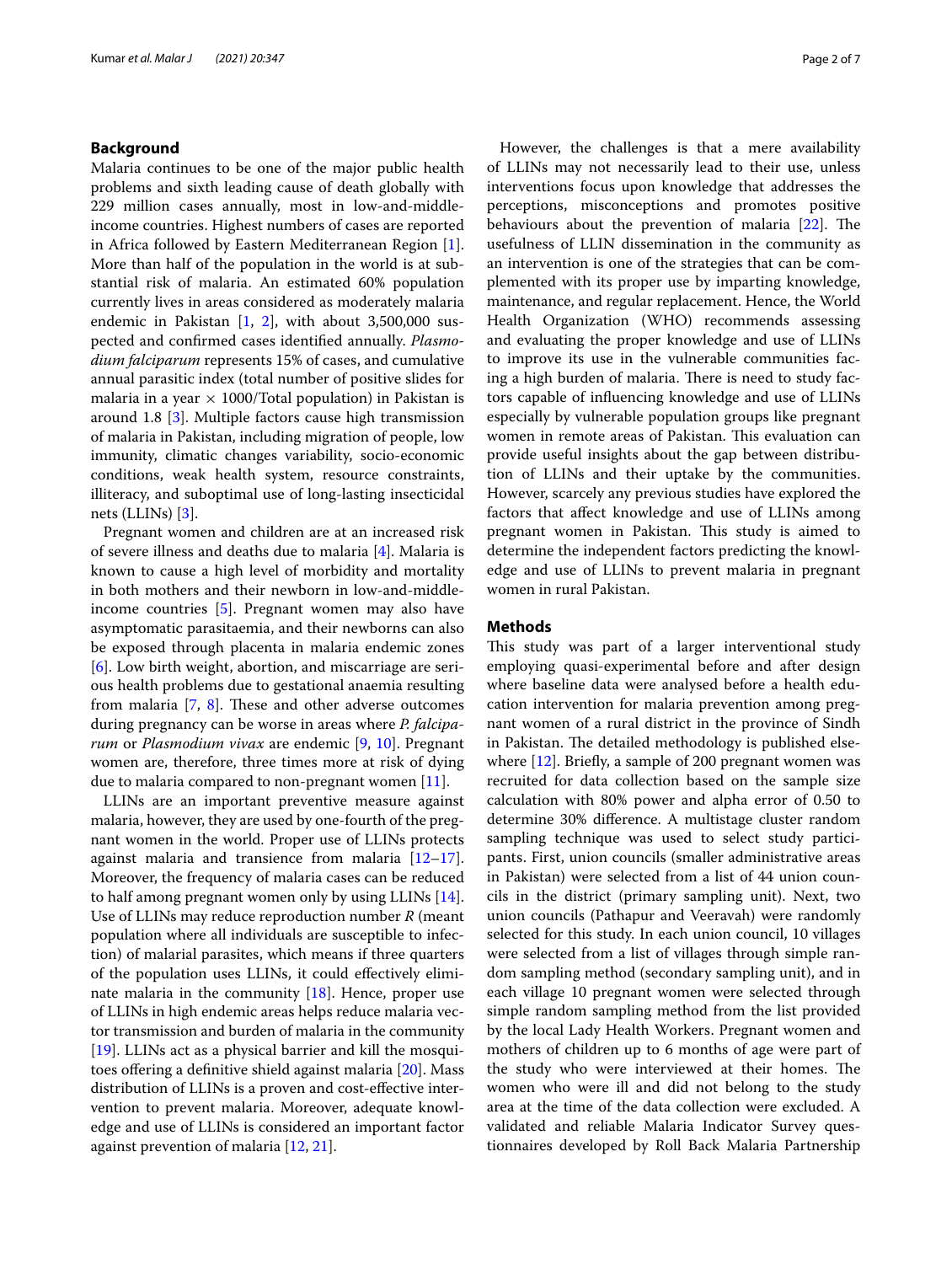Monitoring and Evaluation Reference Group was used in this study  $[3, 23]$  $[3, 23]$  $[3, 23]$ .

Descriptive statistics were calculated for each knowledge and use of LLINs item. In order to test hypothesis that demographic/Independent variables (e.g., level of education, type of household, source of water) will predict knowledge and usage of LLINs among pregnant women, Multiple Linear Regression was used to predict knowledge about malaria and use of LLINS among pregnant women after controlling for age, level of education, mobile use, type of household, source of drinking water, type of latrine, mode of sewage, antenatal checkup, counselling about precaution against malaria during pregnancy, death of a newborn, malaria during previous and current pregnancy.

#### **Ethical approval**

The study was approved by the Institutional Ethics Review Board of the Health Services Academy, Islamabad, Pakistan (F.No.7/82/2017-IERB). Written and informed consent was received from the participants before data collection.

## **Results**

The age of the women was from 18 to 45 years. Only (21%) women had completed ten years of school education and most  $(72.5%)$  were uneducated. The majority (77%) of the women were married at or earlier than 18 years of age. More than half (58.5%) of the women had from 3 to 4 children. Most (80.5%) women lived in mud houses consisting of three to four rooms, 62.5% did not own a mobile phone and 60% did not have an improved source of drinking water, 38% participants used open latrine, and 48.5% had open sewage drainage system in their households. Most (91.5%) of the women had monthly income from 5000 to 10,000 Pakistani rupees  $(USD=33–65)$ . Most  $(92%)$  of the women had history of making at least one antenatal care visit during their pregnancy and only 29.5% women received counseling on malaria during their antenatal care visit. Only a ffth of the women had history of malaria during their last pregnancy and only (1.5%) reported malaria during their current pregnancy (Table [1\)](#page-2-0).

Multiple linear regression was used to predict knowledge about malaria among pregnant women based on the independent variables (e.g., age, level of education). A signifcant regression equation was found [F (12,  $187) = 5.779$ ; p < 0.001] with an  $R^2$  i.e., amount of variance explained by independent variables was 0.271 or 27%. However, it can be seen that out of 12 independent variables (IVs), only fve variables added statistically signifcant diference to the prediction of knowledge, i.e., level of education, us of mobile phone, type of latrine, malaria

<span id="page-2-0"></span>**Table 1** Baseline characteristics and information about malaria among pregnant women  $(n=200)$ 

| Variables                        | Frequency | Percentage |
|----------------------------------|-----------|------------|
| Age                              |           |            |
| <20 years                        | 17        | 8.5        |
| $20 - 25$                        | 44        | 22         |
| 26 and above                     | 139       | 69.5       |
| Education                        |           |            |
| Uneducated                       | 145       | 72.5       |
| 10 year                          | 42        | 21         |
| 12 years and above               | 13        | 6.5        |
| Number of living children        |           |            |
| $1 - 2$                          | 27        | 13.5       |
| $3 - 4$                          | 117       | 58.5       |
| 5 and above                      | 56        | 28         |
| Death of a newborn               |           |            |
| Yes                              |           |            |
|                                  | 44        | 22         |
| No                               | 156       | 78         |
| Age at marriage                  |           |            |
| 18 and below                     | 154       | 77         |
| 19 and above                     | 46        | 23         |
| Type of household                |           |            |
| Mud house                        | 161       | 80.5       |
| <b>Brick house</b>               | 39        | 19.5       |
| Number of rooms                  |           |            |
| $1 - 2$                          | 51        | 25.5       |
| $3 - 4$                          | 149       | 74.5       |
| Owns a mobile phone              |           |            |
| Yes                              | 75        | 37.5       |
| <b>No</b>                        | 125       | 62.5       |
| Source of drinking water         |           |            |
| A well outside home              | 120       | 60         |
| A well inside home               | 49        | 24.5       |
| Handpump                         | 31        | 15.5       |
| Type of latrine                  |           |            |
| Open                             | 76        | 38         |
| Pit Latrine                      | 123       | 61.5       |
| Flush                            | 1         | 0.5        |
| Mode of sewage drainage in house |           |            |
| Open sewers                      | 97        | 48.5       |
| Underground sewers               | 27        | 13.5       |
| In open pond                     | 49        | 24.5       |
| No sewerage system               | 27        | 13.5       |
| Income (PKR)                     |           |            |
| 5000-10,000                      | 183       | 91.5       |
| 11,000-20,000                    | 17        | 8.5        |
| Antenatal checkup                |           |            |
| Yes                              | 184       |            |
| <b>No</b>                        | 16        | 92<br>8    |
|                                  |           |            |
| No. of antenatal visits          |           |            |
| 1                                | 15        | 7.5        |
| $\overline{2}$                   | 95        | 47.5       |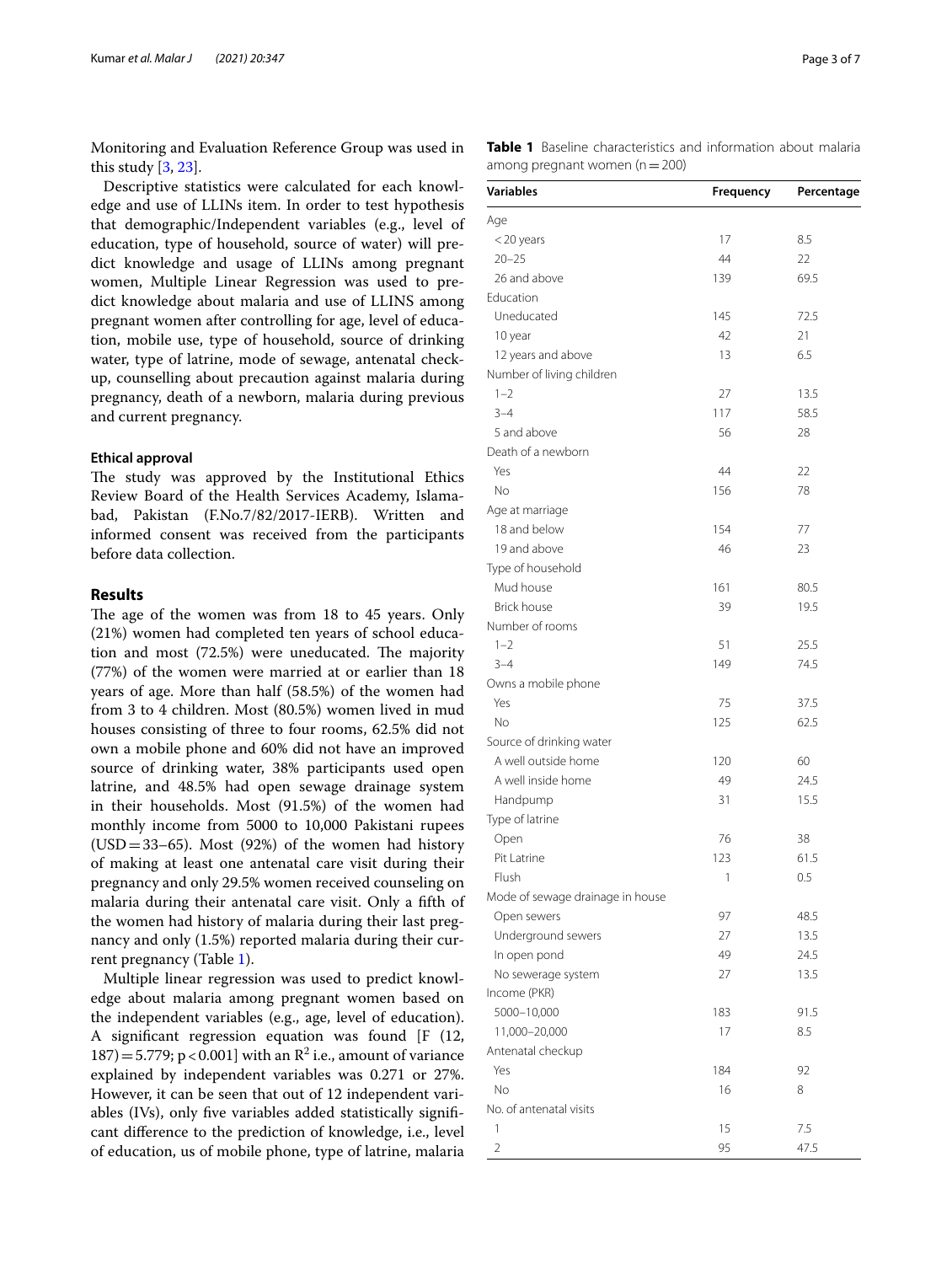|  | Table 1 (continued) |
|--|---------------------|
|--|---------------------|

| <b>Variables</b>                      | <b>Frequency</b> | Percentage |
|---------------------------------------|------------------|------------|
| 3                                     | 38               | 19         |
| $\overline{4}$                        | 36               | 18         |
| Did not answer                        | 16               | 8          |
| ANC counseling on malaria             |                  |            |
| Yes                                   | 59               | 29.5       |
| <b>No</b>                             | 141              | 70.5       |
| Malaria during any previous pregnancy |                  |            |
| Yes                                   | 42               | 21         |
| <b>No</b>                             | 158              | 79         |
| Malaria during the current pregnancy  |                  |            |
| Yes                                   | 3                | 1.5        |
| No                                    | 197              | 98.5       |

during previous pregnancy and newborn death. Furthermore, it can be inferred that the type of latrine was the most significant ( $\beta$ =0.285, p<0.001) determinant of knowledge about malaria among pregnant women followed by the death of a newborn (β = 0.271, p < 0.001) as shown in (Table [2\)](#page-3-0).

Similarly, multiple linear regression was also calculated to explore the most signifcant independent variables that can predict usage of LLINs among pregnant women. As shown in Table  $3$ , a significant regression equation was found [F (12, 187) = 4.579; p < 0.001] with an  $\mathbb{R}^2$  i.e. amount of variance explained by independent variables is 0.178 or 19%. Additionally, as with Knowledge, same independent variables had variance, which was signifcant  $(p<0.05)$  to predict usage of LLINs. Furthermore,

use of mobile phone was most significant ( $\beta$ =0.247, p<0.001) predictor of usage of LLINs among pregnant women followed by death of a newborn (β = 0.232,  $p < 0.05$ ).

### **Discussion**

Maternal education, type of latrine, use of mobile phone, malaria during previous pregnancy and newborn death were signifcant predictors of knowledge and use of LLINs among pregnant women in this study. This study was conducted in the rural area of Tharparkar, a high endemic area with signifcant malaria infection, high poverty, illiteracy and poor overall infrastructure development status. Studies have also supported the fndings and shows a clear link between maternal education and poverty, and incidence of malaria in pregnant women and their newborns  $[22, 24]$  $[22, 24]$  $[22, 24]$  $[22, 24]$ . The use of LLINs has been shown to be higher in educated mothers and those receiving regular antenatal care and counselling [[12](#page-5-11), [25\]](#page-6-7). A study from Nigeria showed that maternal education can efectively prevent malaria in rural communities [[26\]](#page-6-8). Female education is crucial to the prevention of malaria in pregnancy [\[27](#page-6-9)]. Successful Health education campaigns can encourage the use of LLINs [\[28](#page-6-10)]. Educational interventions can also improve knowledge about malaria leading to a higher use of LLINs [\[15](#page-5-14)]. Evidence shows that educational interventions can improve the use of LLINs by 30% in rural communities [[29\]](#page-6-11).

Type of latrine used by the community was another strong factor determining both knowledge and use of LLINS among pregnant women in this study. However,

| <b>Variables</b>                                                 | R     | $R^2$ | $\Delta$ R <sup>2</sup> | B        | <b>SE</b> | β        |          | Sig(p)     |
|------------------------------------------------------------------|-------|-------|-------------------------|----------|-----------|----------|----------|------------|
|                                                                  | 0.520 | 0.271 | 0.224                   |          |           |          |          | $0.014*$   |
| Age                                                              |       |       |                         | 0.159    | 0.234     | 0.049    | 0.680    | 0.497      |
| Level of education                                               |       |       |                         | $-0.647$ | 0.177     | $-0.262$ | $-3.648$ | $0.000$ ** |
| Mobile phone use                                                 |       |       |                         | 0.973    | 0.403     | 0.166    | 2.416    | $0.017*$   |
| Type of household                                                |       |       |                         | $-1.037$ | 0.719     | $-0.151$ | $-1.442$ | 0.151      |
| Source of drinking water                                         |       |       |                         | $-0.066$ | 0.434     | $-0.017$ | $-0.152$ | 0.879      |
| Type of latrine                                                  |       |       |                         | 1.635    | 0.487     | 0.285    | 3.357    | $0.001$ ** |
| Mode of sewage                                                   |       |       |                         | 0.126    | 0.246     | 0.050    | 0.512    | 0.609      |
| Antenatal check-up                                               |       |       |                         | $-0.797$ | 0.747     | $-0.076$ | $-1.067$ | 0.287      |
| Counselling about precaution against<br>malaria during pregnancy |       |       |                         | 0.071    | 0.595     | 0.011    | 0.119    | 0.906      |
| Death of new born                                                |       |       |                         | 1.854    | 0.575     | 0.271    | 3.225    | $0.001$ ** |
| Malaria during previous pregnancy                                |       |       |                         | $-1.389$ | 0.497     | $-0.208$ | $-2.793$ | $0.006**$  |
| Malaria during current pregnancy                                 |       |       |                         | 1.476    | 1.549     | 0.063    | 0.953    | 0.342      |
|                                                                  |       |       |                         |          |           |          |          |            |

<span id="page-3-0"></span>**Table 2** Multiple linear regression analysis to predict Knowledge of pregnant women regarding malaria

*R*<sup>2</sup> amount of variance explained by IVs, ΔR<sup>2</sup> additional variance in DV, *B* unstandardized coefficient, *SES*tandard Error, *β* Standardized coefficient, *t* estimated coefficient  $*p$  < 0.05,  $**$  p < 0.01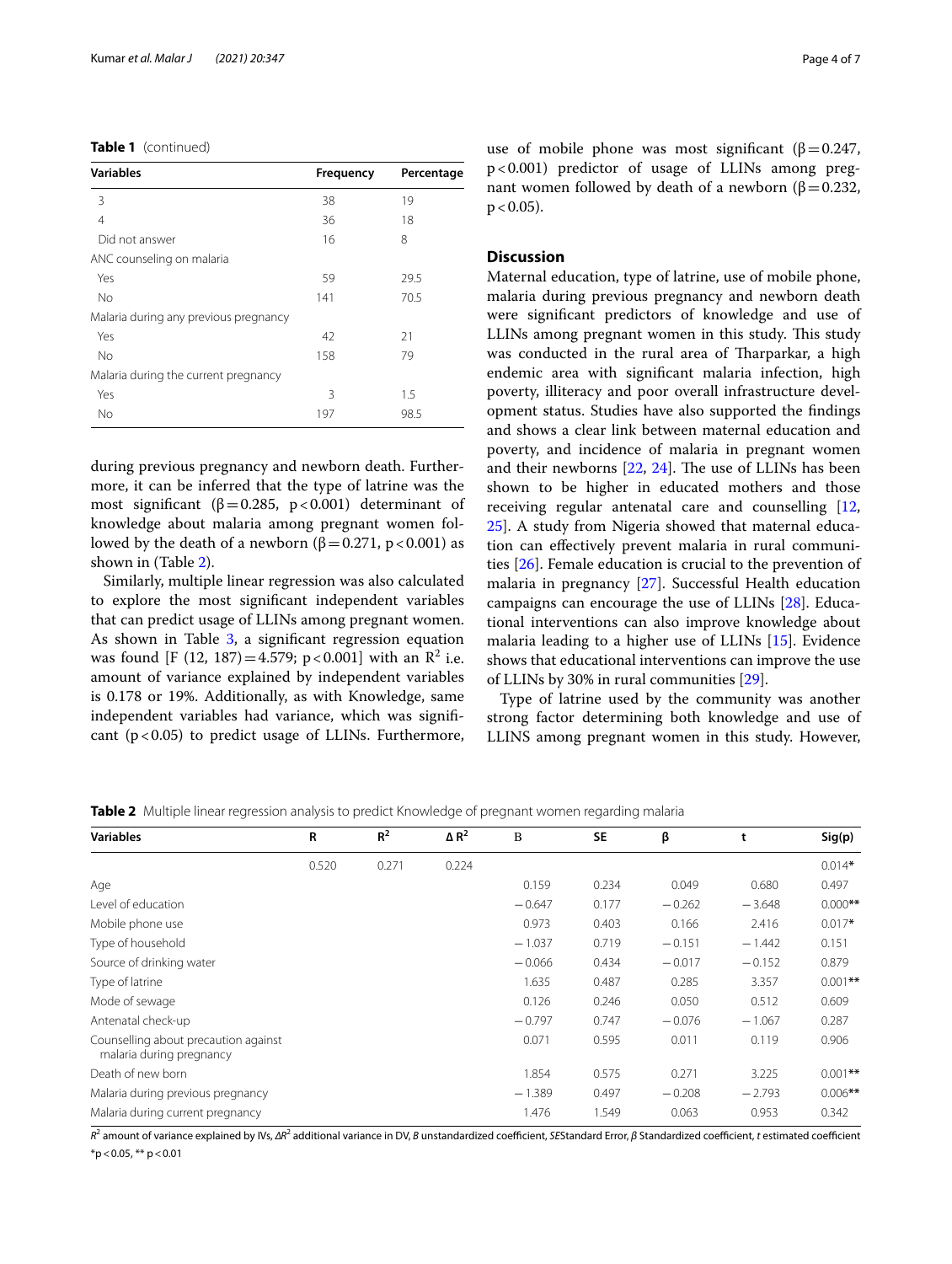<span id="page-4-0"></span>**Table 3** Multiple Linear Regression analysis to analysis to predict Use of LLINs among pregnant women

| <b>Variables</b>                                                 | R     | $R^2$ | $\Delta$ R <sup>2</sup> | B        | <b>SE</b> | β        | t        | Sig(p)     |
|------------------------------------------------------------------|-------|-------|-------------------------|----------|-----------|----------|----------|------------|
|                                                                  | 0.477 | 0.227 | 0.178                   |          |           |          |          | $0.001**$  |
| Age                                                              |       |       |                         | 0.082    | 0.184     | 0.033    | 0.445    | 0.657      |
| Level of education                                               |       |       |                         | $-0.381$ | 0.138     | $-0.202$ | $-2.735$ | $0.007$ ** |
| Mobile phone use                                                 |       |       |                         | 1.102    | 0.316     | 0.247    | 3.488    | $0.001**$  |
| Type of household                                                |       |       |                         | $-0.739$ | 0.564     | $-0.141$ | $-1.311$ | 0.191      |
| Source of drinking water                                         |       |       |                         | 0.183    | 0.340     | 0.063    | 0.537    | 0.592      |
| Type of latrine                                                  |       |       |                         | 0.904    | 0.382     | 0.207    | 2.367    | $0.019*$   |
| Mode of sewage                                                   |       |       |                         | $-0.088$ | 0.193     | $-0.046$ | $-0.454$ | 0.651      |
| Antenatal check-up                                               |       |       |                         | $-0.630$ | 0.586     | $-0.079$ | $-1.076$ | 0.283      |
| Counselling about precaution against<br>malaria during pregnancy |       |       |                         | 0.168    | 0.467     | 0.036    | 0.361    | 0.719      |
| Death of a newborn                                               |       |       |                         | 1.210    | 0.451     | 0.232    | 2.683    | $0.008$ ** |
| Malaria during previous pregnancy                                |       |       |                         | $-0.983$ | 0.390     | $-0.193$ | $-2.521$ | $0.013*$   |
| Malaria during current pregnancy                                 |       |       |                         | $-0.345$ | 1.215     | $-0.019$ | $-0.284$ | 0.777      |
|                                                                  |       |       |                         |          |           |          |          |            |

 $*$ p < 0.05,  $**$  p < 0.01

 $R^2$  amount of variance explained by IVs, *ΔR*<sup>2</sup> additional variance in DV, *B* unstandardized coefficient, *t Standard Error, β Standardized coefficient, t estimated* coefficient

most of the study population was using the pit latrine with open drainage system at the time of this study. This type of latrine use can lead to problems like leakage of water from wastewater drain, which can create suitable environment and breeding ground for the growth of mosquitoes leading to a high incidence of malaria in these communities. The findings of this study are supported by the existing evidence showing that poor sanitation is directly linked with high incidence of parasitic infections and vector borne diseases including malaria [[30,](#page-6-12) [31](#page-6-13)]. Improved toilet use, like the use of fush toilet with piped water, is linked with a reduction in the incidence of malaria [[32](#page-6-14)].

Mobile phone use among the pregnant women is found positive predictor for knowledge and use of LLINs. This fnding is supported by an experimental study proved that the mobile phone short messages are an efective intervention to prevent malaria [[33](#page-6-15)]. Mobile health interventions are strongly associated on health outcomes if the messages are constructed to afect people's behavior. Moreover, malaria treatment adherence and awareness may be increased through regular mobile phone messages in malaria patients. The findings of present study are consistent with these studies [[34\]](#page-6-16).

Malaria during previous pregnancy and newborn death were strong predictors of the knowledge and use of LLINs among pregnant women in this study. This could be because of the knowledge gained about the transmission of malaria during previous pregnancy resulting in the death of a newborn. This finding is supported by a longitudinal survey that showed that the newborns are at high risk of death and observed a signifcant reduction in mean birth weight in babies of women with malaria during pregnancy. Malaria during pregnancy was a predictor of knowledge and use of LLINs, and it is a known risk of adverse pregnancy outcomes like miscarriage, preterm birth, stillbirth, and low birth weight leading to high infant mortality  $[5, 35]$  $[5, 35]$  $[5, 35]$  $[5, 35]$  $[5, 35]$ . The finding of previous malaria infection strongly underscores the need for preventive efforts during malaria. The newborn mortality and premature birth are a known consequence of malaria in pregnancy [\[36](#page-6-18)]. Conditions like low birth weight in turn cause intrauterine growth retardation and preterm birth, which are leading causes of newborn mortality in low- and middle-income countries [[7](#page-5-6), [37\]](#page-6-19). These findings are reported from the baseline data analysed before the health education intervention for malaria prevention among pregnant women of the same rural area published elsewhere [[12](#page-5-11)]. Based on the trends shown in this baseline study, comparable results are expected if the intervention is implemented at a larger scale. Since the respondents were selected from separate UCs, it could be assumed that due to a sufficient distance between the two areas, any possibilities of contamination were minimum. Sample selection by simple random sampling method was a strength of this study. Another strength of this study was that the use of multiple linear regression analysis has predicted the factors, which are validated by the existing knowledge and use of LLINs for the prevention of malaria.

This study cannot be generalized to the whole population in Pakistan the sample was selected from only one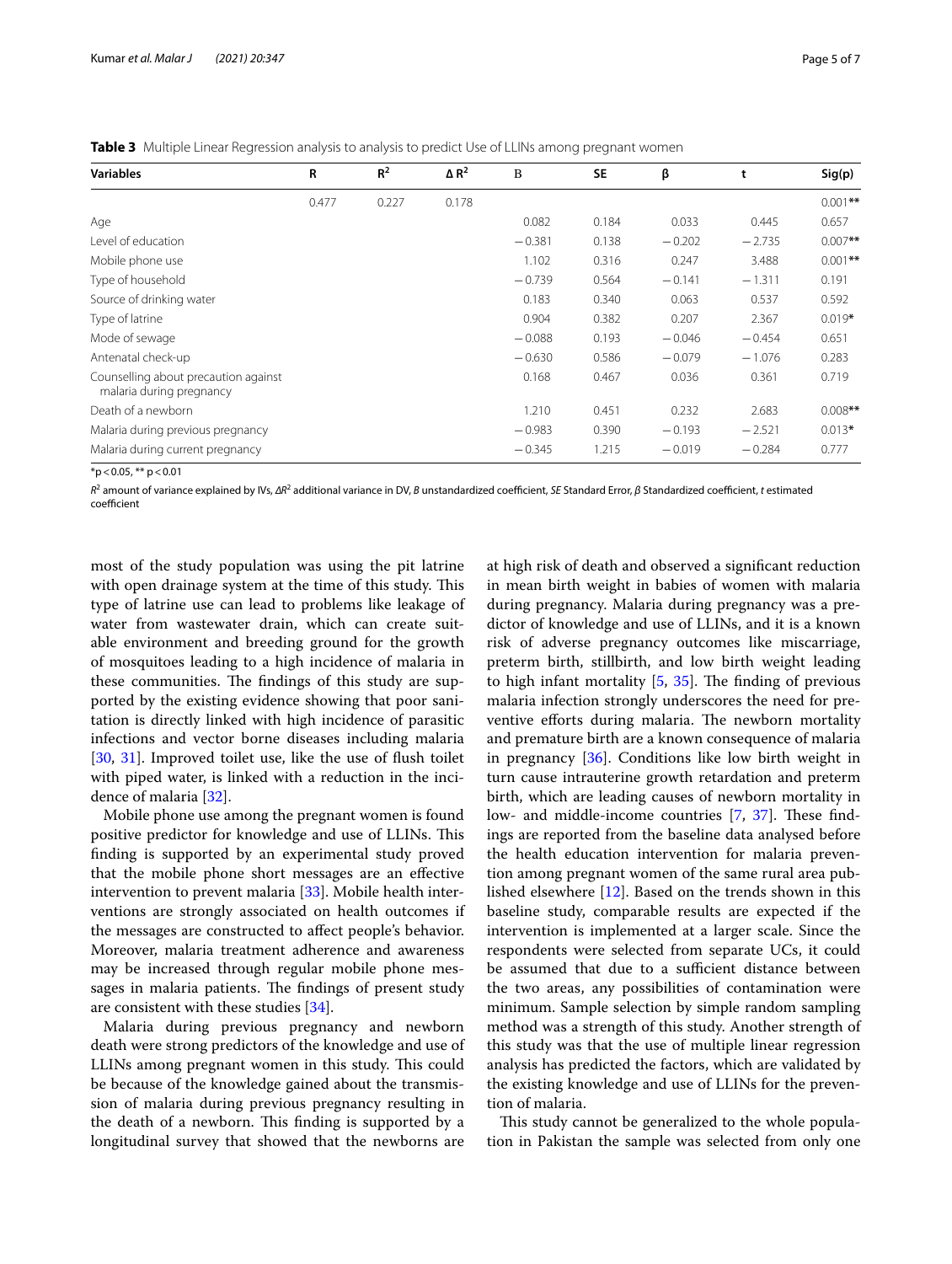district. Moreover, limited funds and time constraints were the major limitations of this study. Further evidence may be generated through community trials to test the efectiveness of these factors/ predictors and also understand the host-seeking behaviour and response of mosquitoes to LLINs.

# **Conclusions**

The education level, mobile phone usage, type of latrine, death of a newborn and malaria during previous pregnancy were most signifcant predictors of knowledge and use of LLINs among pregnant women of rural Pakistan. Therefore, there is a need to scale-up programmes, which aim at creating awareness regarding malaria among pregnant women. This analysis may help streamline interventions to enhance uptake of LLINs (along with intermittent preventive treatment in pregnancy) [\[38](#page-6-20)]. It is recommended that health policy makers may focus on female education and start awareness programmes on malaria prevention through regular mobile phone messages. Mobile phone technology could be used as a strategy for controlling malaria in high-risk group, i.e., pregnant women.

#### **Abbreviations**

EMRO: Eastern Mediterranean regional Office; UC: Union council; LLINs: Longlasting insecticidal nets; LHW: Lady Health Worker; BHU: Basic health unit; TDR: Tropical disease research; WHO: World Health Organization.

#### **Acknowledgements**

We acknowledge the support by Ratchadapisek Somphot Fund for Postdoctoral Fellowship, Chulalongkorn University Thailand and Tropical disease research small grant scheme for implementation research in infectious diseases by WHO/EMRO.

#### **Authors' contributions**

RK conceptualized this study; MF analyse the data and ML drafted the manuscript, JA revised the paper; RS supervised this research and fnalized the manuscript. All authors read and approved the fnal manuscript.

#### **Funding**

This research was supported by TDR-SGS grant number (18–31) WHO/EMRO/ TDR.

#### **Availability of data and materials**

The datasets used and/or analysed during the current study are available from the corresponding author on reasonable request.

# **Declarations**

#### **Ethics approval and consent to participate**

All respondents provided written informed consent obtained before to include in this study and ethical approval were taken from Institutional Review Board of Health Services Academy Pakistan.

#### **Consent for publication**

Not applicable.

#### **Competing interests**

The authors declare that they have no competing interests.

#### **Author details**

<sup>1</sup> Health Services Academy, Ministry of National Health Services Regulation and Coordination, Government of Pakistan, Islamabad, Pakistan. <sup>2</sup> Department of Family and Community Medicine, College of Medicine and Medical Sciences, Arabian Gulf University, Manama, Bahrain. <sup>3</sup> College of Public Health Sciences, Chulalongkorn University, Bangkok, Thailand.

# Received: 19 May 2021 Accepted: 15 August 2021<br>Published online: 23 August 2021

#### **References**

- <span id="page-5-0"></span>1. WHO. World malaria report. Geneva: World Health Organization; 2019.
- <span id="page-5-1"></span>2. Qureshi NA, Fatima H, Afzal M, Khattak AA, Nawaz MA. Occurrence and seasonal variation of human *Plasmodium* infection in Punjab Province, Pakistan. BMC Infect Dis. 2019;19:935.
- <span id="page-5-2"></span>3. Pakistan Malaria Annual Report. Directorate of Malaria Control, Ministry of National Health Services Regulation and Coordination Government of Pakistan, Islamabad. 2019.
- <span id="page-5-3"></span>4. Bhatti MA, Azharuddin M, Bhatti S, Islam M, Khan MA. Malaria and pregnancy: the perspective in Pakistan. J Pak Med Assoc. 2007;57:15–8.
- <span id="page-5-4"></span>5. Dombrowski JG, de Souza RM, Silva NRM, Barateiro A, Epiphanio S, Goncalves LA, et al. Malaria during pregnancy and newborn outcome in an unstable transmission area in Brazil: a population-based record linkage study. PLoS ONE. 2018;13:e0199415.
- <span id="page-5-5"></span>6. Huynh BT, Cottrell G, Cot M, Briand V. Burden of malaria in early pregnancy: a neglected problem? Clin Infect Dis. 2015;60:598–604.
- <span id="page-5-6"></span>7. Ishaque S, Yakoob MY, Imdad A, Goldenberg RL, Eisele TP, Bhutta ZA. Efectiveness of interventions to screen and manage infections during pregnancy on reducing stillbirths: a review. BMC Public Health. 2011;11(Suppl 3):3.
- <span id="page-5-7"></span>8. Romero M, Leiba E, Carrion-Nessi FS, Freitas-De Nobrega DC, Kaid-Bay S, Gamardo AF, et al. Malaria in pregnancy complications in Southern Venezuela. Malar J. 2021;20:186.
- <span id="page-5-8"></span>9. Dombrowski JG, Barateiro A, Peixoto EPM, Barros A, Souza RM, Clark TG, et al. Adverse pregnancy outcomes are associated with *Plasmodium vivax* malaria in a prospective cohort of women from the Brazilian Amazon. PLoS Negl Trop Dis. 2021;15:e0009390.
- <span id="page-5-9"></span>10. Dosoo DK, Chandramohan D, Atibilla D, Oppong FB, Ankrah L, Kayan K, et al. Epidemiology of malaria among pregnant women during their frst antenatal clinic visit in the middle belt of Ghana: a cross sectional study. Malar J. 2020;19:381.
- <span id="page-5-10"></span>11. Fana SA, Bunza MD, Anka SA, Imam AU, Nataala SU. Prevalence and risk factors associated with malaria infection among pregnant women in a semi-urban community of north-western Nigeria. Infect Dis Poverty. 2015;4:24.
- <span id="page-5-11"></span>12. Kumar R, Farzeen M, Hafeez A, Achakzai BK, Vankwani M, Lal M, et al. Efectiveness of a health education intervention on the use of longlasting insecticidal nets for the prevention of malaria in pregnant women of Pakistan: a quasi-experimental study. Malar J. 2020;19:232.
- 13. Whidden CE, Premaratne RG, Jayanetti SR, Fernando SD. Patterns and predictive factors of long-lasting insecticidal net usage in a previously high malaria endemic area in Sri Lanka: a cross-sectional survey. Trans R Soc Trop Med Hyg. 2015;109:553–62.
- <span id="page-5-13"></span>14. Gamble C, Ekwaru PJ, Garner P, ter Kuile FO. Insecticide-treated nets for the prevention of malaria in pregnancy: a systematic review of randomised controlled trials. PLoS Med. 2007;4:e107.
- <span id="page-5-14"></span>15. Deribew A, Birhanu Z, Sena L, Dejene T, Reda AA, Sudhakar M, et al. The efect of household heads training on long-lasting insecticide-treated bed nets utilization: a cluster randomized controlled trial in Ethiopia. Malar J. 2012;11:99.
- 16. Hambisa MT, Debela T, Dessie Y, Gobena T. Long lasting insecticidal net use and its associated factors in Limmu Seka District, South West Ethiopia. BMC Public Health. 2018;18:124.
- <span id="page-5-12"></span>17. Hounkonnou C, Djenontin A, Egbinola S, Houngbegnon P, Bouraima A, Soares C, et al. Impact of the use and efficacy of long lasting insecticidal net on malaria infection during the frst trimester of pregnancy - a pre-conceptional cohort study in southern Benin. BMC Public Health. 2018;18:683.